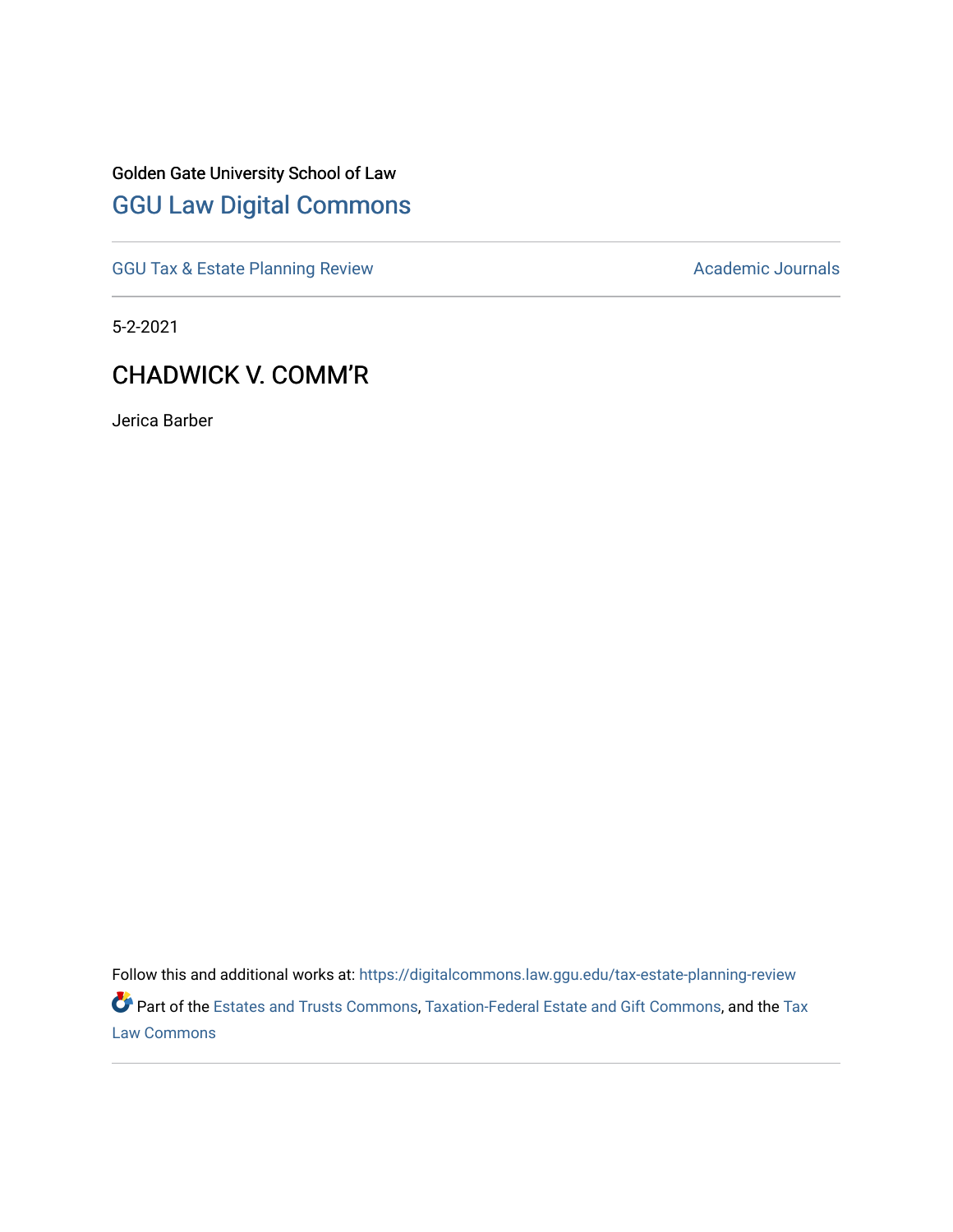# CHADWICK V. COMM'R

**May 2, 2021** 

 $\hat{m}$  [Addition](http://ggutaxreview.org/category/addition-tax/) Tax, Case [Summary,](http://ggutaxreview.org/category/case-summary/) [Penalties](http://ggutaxreview.org/category/penalties/), [Standard](http://ggutaxreview.org/category/standard-of-review/) of Review, Summary [Judgment](http://ggutaxreview.org/category/summary-judgment/), [Tax,](http://ggutaxreview.org/category/tax/) Trust Fund [Recovery](http://ggutaxreview.org/category/trust-fund-recovery-penalty/) Penalty, US Tax [Court](http://ggutaxreview.org/category/us-tax-court/)

 $\equiv$ 

**N** [California,](http://ggutaxreview.org/tag/california/) [USTC](http://ggutaxreview.org/tag/ustc/)

**Jerica [Barber](http://ggutaxreview.org/author/jericajalanegmail-com/)** 

**k** off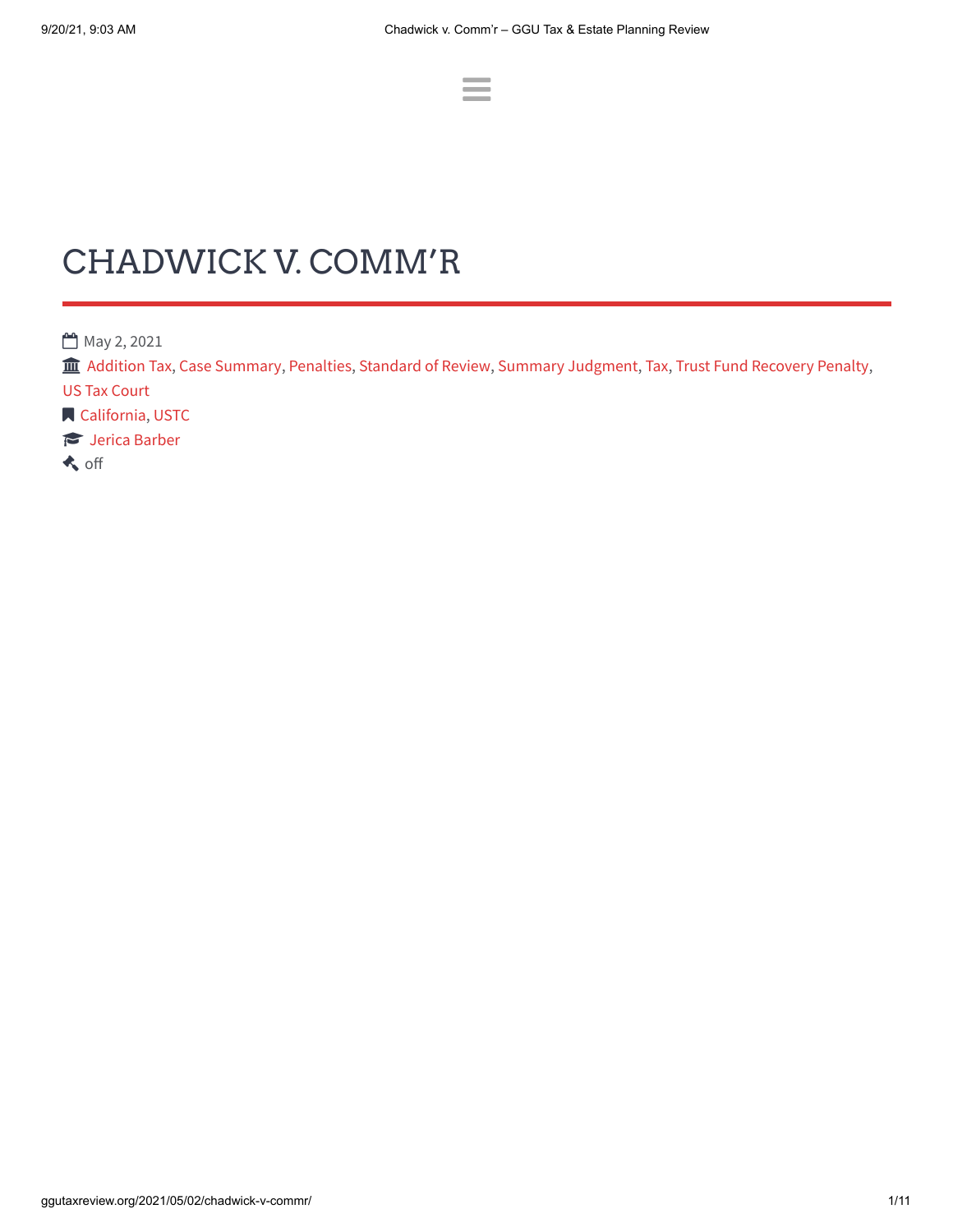### **A RESPONSIBLE PERSON:**

A person or group of people who has the duty to perform and the power to direct the collecting, accounting, and paying of trust fund taxes.



 $\mathcal{N}_1$ A member or employee of a partnership

 $\mathcal{N}_1$ 

A corporate director or shareholder

 $\sqrt{\phantom{a}}$  A member of a board of trustees of a nonprofit organization

 $\mathcal{N}_1$ Another person with authority and control over funds to direct their disbursement

 $\mathbf{V}_1$ Another corporation or third party payer

 $\mathcal{N}_1$ Payroll Service Providers (PSP) or responsible parties within a PSP

 $\mathbf{V}_1$ Professional Employer Organizations (PEO) or responsible parties within a PEO

 $\mathcal{N}_1$ Responsible parties within the common law employer (client of PSP/PEO)

Source: <https://www.communitytax.com/trust-fund-recovery-penalty/>.

## ABSTRACT

**Case Name:** Chadwick v. Comm'r of Internal Revenue, 154 T.C. 84 (Jan. 21, 2020). **Jurisdiction:** U.S.T.C. **Petitioner:** David J. Chadwick **Respondent:** Commissioner of the Internal Revenue Service.

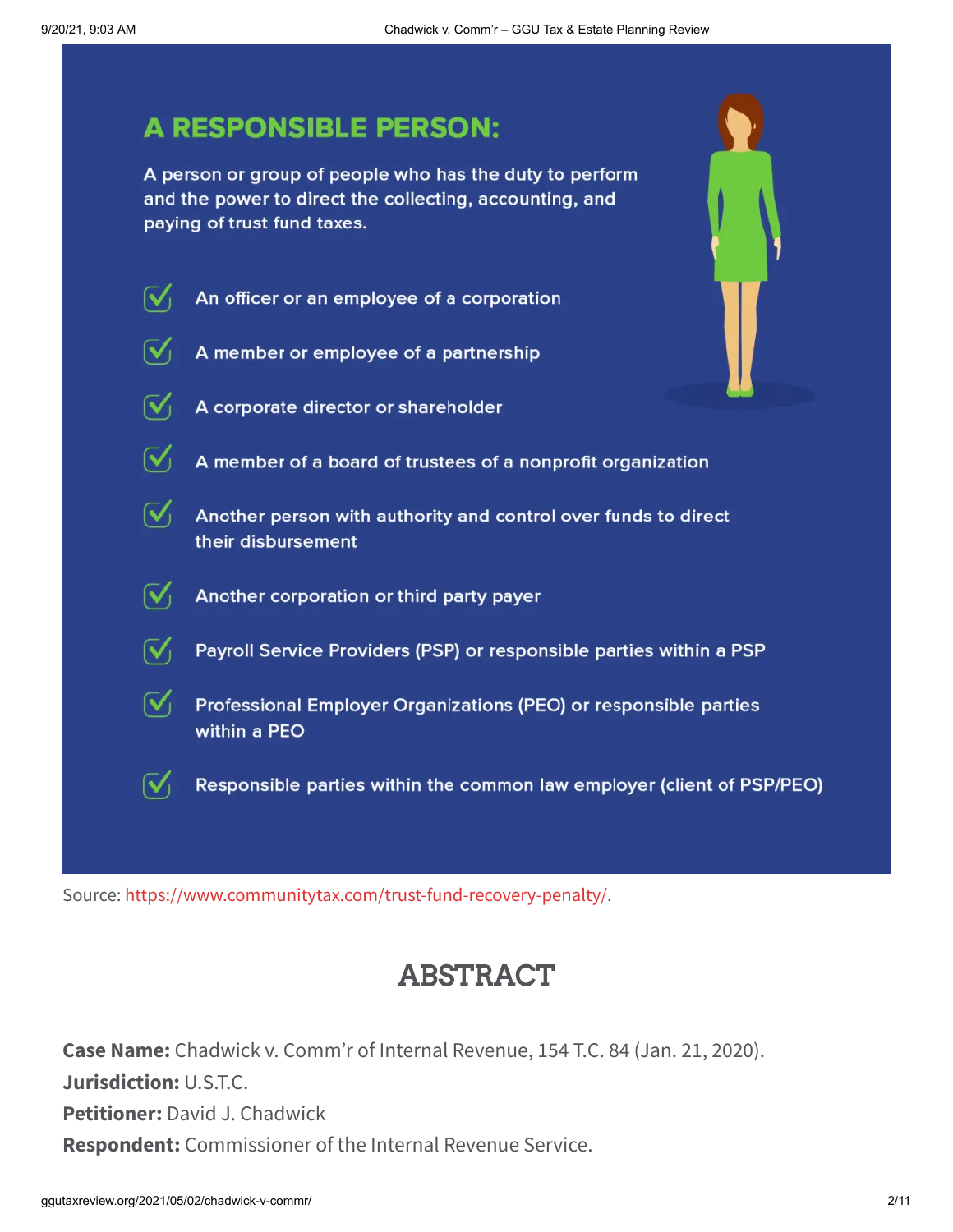**Concepts:** Penalties and Addition Tax; Trust Fund Recovery Penalty; Summary Judgement; & Judicial Standard of Review.

**Nature of Case:** Whether written supervisor approval is required for trust fund recovery penalties to be collected against a responsible person required to submit employment taxes when penalties assessment recommendation forms were submitted by IRS revenue officers?

# INTRODUCTION

In 2016, David Chadwick was the sole member of two limited liability companies (LLC), Integrated Communications Network, LLC (ICN) and Netcast BPO Staffing, LLC (Netcast) in California. *Chadwick v. Comm'r of Internal Revenue*, 154 T.C. 85 (2020). Both companies failed to pay employment taxes collectively for five calendar quarters, which resulted in assessed trust fund recovery penalties in the amount of the owed taxes, totaling \$113,783. *Id.* at 86.

In 2017, the IRS mailed Mr. Chadwick a Notice of Intent to Levy and Notice of Your Right to a Hearing. *Id.* at 86-7. Mr. Chadwick timely requested a hearing and indicated that he could not pay the balance of the penalties assessed against him. *Id.* at 87. Mr. Chadwick was provided a conditional opportunity to settle his case or be provided with other collection alternatives if he complied with submission of his tax return for the 2015-2017 taxable years and submitted other requested documents. *Id.* Mr. Chadwick did not comply. *Id.*

The IRS Settlement Officer issued a notice of determination to sustain a levy to collect the unpaid taxes that were assessed as a penalty against him as the only responsible person to pay the employment taxes for the two LLCs. *Id.* at 88. The IRS filed a motion for summary judgement, which Mr. Chadwick failed to respond to. *Id.* Even though the Tax Court could have entered a decision against Mr. Chadwick for that reason alone, the Court issued a judgement in favor of the IRS based on the merits of the motion. *Id.* at 89.

# BACKGROUND

IRS was permitted to speed up litigation and avoid needless, pricey, time-consuming trials by filing a motion for summary judgement. Under Rule 121(b), the Tax Court "may grant summary judgement when there is no genuine dispute of material facts and a decision may be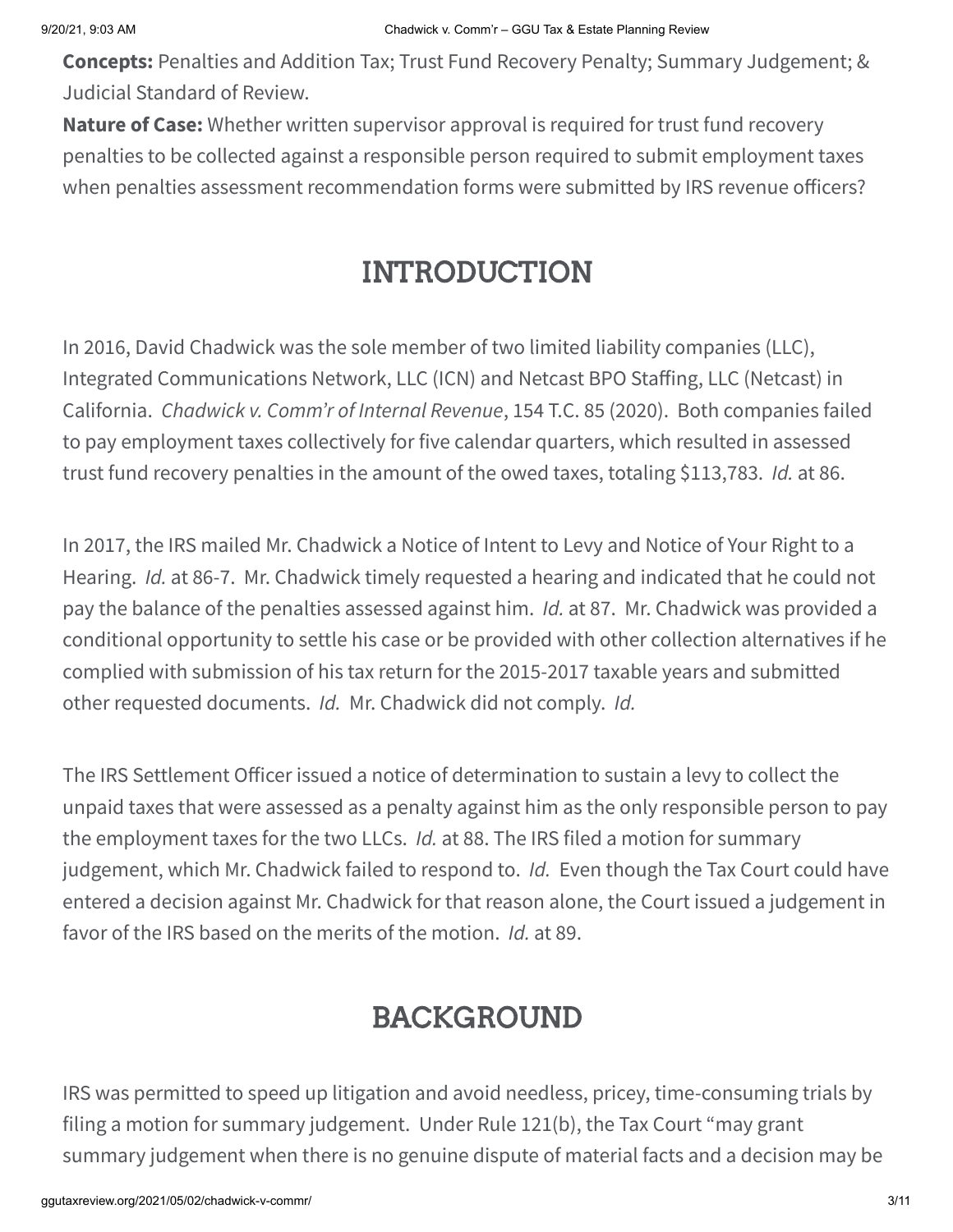#### 9/20/21, 9:03 AM Chadwick v. Comm'r – GGU Tax & Estate Planning Review

rendered as a matter of law." *Id.* at 88. Here, there was no dispute as to the material facts because Mr. Chadwick did not avail himself of the opportunities set forth for him by the IRS to dispute his case. *Id.* Thus, Mr. Chadwick did not properly challenge the underlying tax liability at the Collection Due Process Hearing resulting in levy of trust fund recovery penalties assessed by the IRS Settlement Officer. *Id.* at 89.

The Tax Court reviewed the IRS' determination for abuse of discretion for sustaining the proposed levy under section 6330(c)(3), by considering whether the Settlement Officer complied with the following elements of the rule: (1) accurately verify that administrative procedures and applicable laws are satisfied; (2) take into consideration issues raised by petitioner; and (3) evaluate whether collection actions are no more intrusive than necessary for collection of taxes. *Id.* at 90. The Tax Court held that the Settlement Officer properly executed his responsibilities under section 6330(c)(3). *Id.*

Each relevant applicable law and administrative procedure were evaluated by the Tax Court, and the IRS challenged the Court, even though, the Court's judgements were in their favor. *Id.* at 90. Under section 6751(b)(1), no penalty shall be assessed unless the initial determination receives written approved by the immediate supervisor of the person making such determination. *Id.* The issue for the Tax Court was whether the trust fund recovery penalty (TFRP) was a statutory tax or a penalty. *Id.* Section 6751(b)(1) requires that approval for penalties be timely secured since "the statute requires that written supervisory approval be obtained for the initial determination of such assessment." *Id.* at 94. "The Internal Revenue Manual (IRM) requires that supervisory approval of TFRPs precede issuance of Letter 1153," which is the first letter sent to employment tax violators to communicate the IRS's decision to assert TFRPs. *Id.* At which point, petitioners may dispute the TFRPs or make a request for collection alternatives. *Id.* at 95.

# CASE DESCRIPTION

Under section 6751(b)(1), the IRS contended that the approval requirements did not apply to the TFRPs because section 6672, which authorizes the assessment of TFRPs, imposes a tax rather than a penalty. *Id.* at 90. However, the Tax Court determined that the plain text of section 6672(a) indicates that a TFRP is a "penalty." *Id.* 90-1. Furthermore, the Court determined that Congress intended section 6672 to address "assessable penalties," which are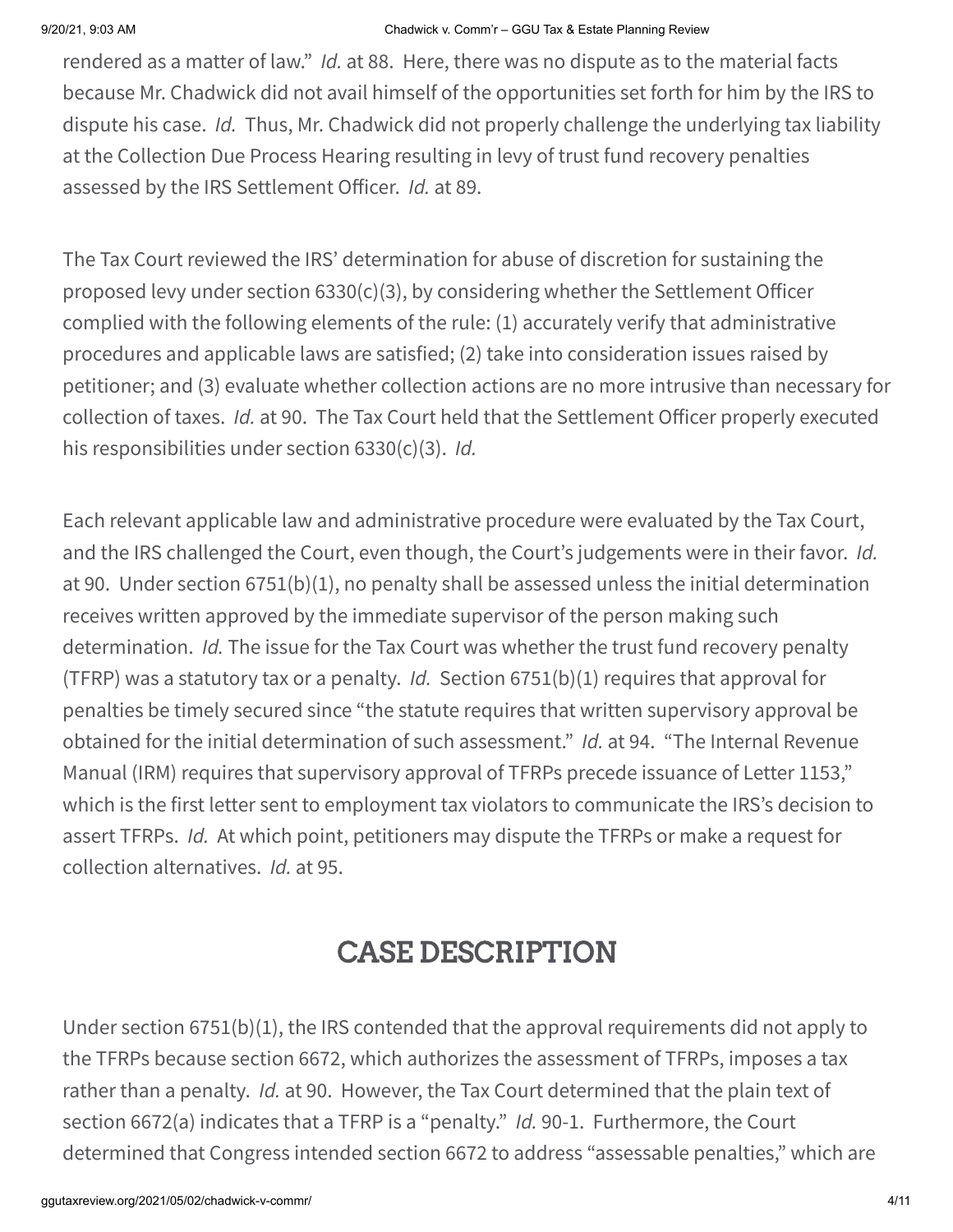#### 9/20/21, 9:03 AM Chadwick v. Comm'r – GGU Tax & Estate Planning Review

penalties "the IRS may assess without regard to deficiency procedures." *Id.* at 91. Also, it would be inconsistent of Congress to exempt section 6672 penalties from the scope of the aforementioned rules. *Id.* at 92. But, the IRS argued that a TFRP is in essence a tax liability because section 6672 operates to shift liability for unpaid taxes from the employer to the responsible person. *Id.* at 92. But, the Tax Court determined that since "the IRS never collects more than 100% of the tax, a TFRP in a practical sense may be viewed as shifting the employer's unpaid tax liability to any responsible person who incur liability." *Id.* at 93. Moreover, from the standpoint of the "responsible person," whom TFRPs are imposed, the penalty is a sanction for failing to do something; willfully failing to satisfy the Federal tax obligation on behalf of the employer. *Id.* at 93.

Next, the Tax Court determined that the IRS timely secured supervisory approval of the TFRP as required by the IRM. *Id.* at 94. The IRM requires that supervisory approval of TFRPs precede issuance of Letter 1153. *Id.* at 94. For each Letter 1153 that was sent to Mr. Chadwick, a Revenue Officer completed form 4183 prior to and on the same day that Letter 1153 was sent out. *Id.* Form 4183 shows that the supervisor of each Revenue Officer approved the recommendation by affixing an electronic signature. *Id.*

Lastly, Mr. Chadwick raised the issue of alternative collection due to his inability to pay the tax. *Id.* at 95. Specifically, he requested that his account be placed in currently not collectible (CNC) status. *Id.* at 88, 95. But, he failed to supply the requested forms, financial information, and delinquent income tax returns for 2015-2017, even after an additional 30 days was granted per his request. *Id.* at 88. The Tax Court held that an IRS Appeals Officer does not abuse his discretion in denying a CNC status when the taxpayer has not complied by submitting necessary financial documents. *Id.* at 95. Thus, the Tax Court granted the IRS' motion for summary judgement and sustained the collection action. *Id.* But, the Court noted that the Mr. Chadwick could submit a proposed collection alternative supported by his financial information to the IRS for consideration and possible acceptance. *Id.*

# **CONCLUSION**

For the IRS Revenue Office (RO) to assert trust fund recovery penalties against a responsible person for willfully failing to pay employment taxes, the RO's supervisory must provide approval of Letter 1153. Letter 1153 is the first letter sent to employment tax violators to